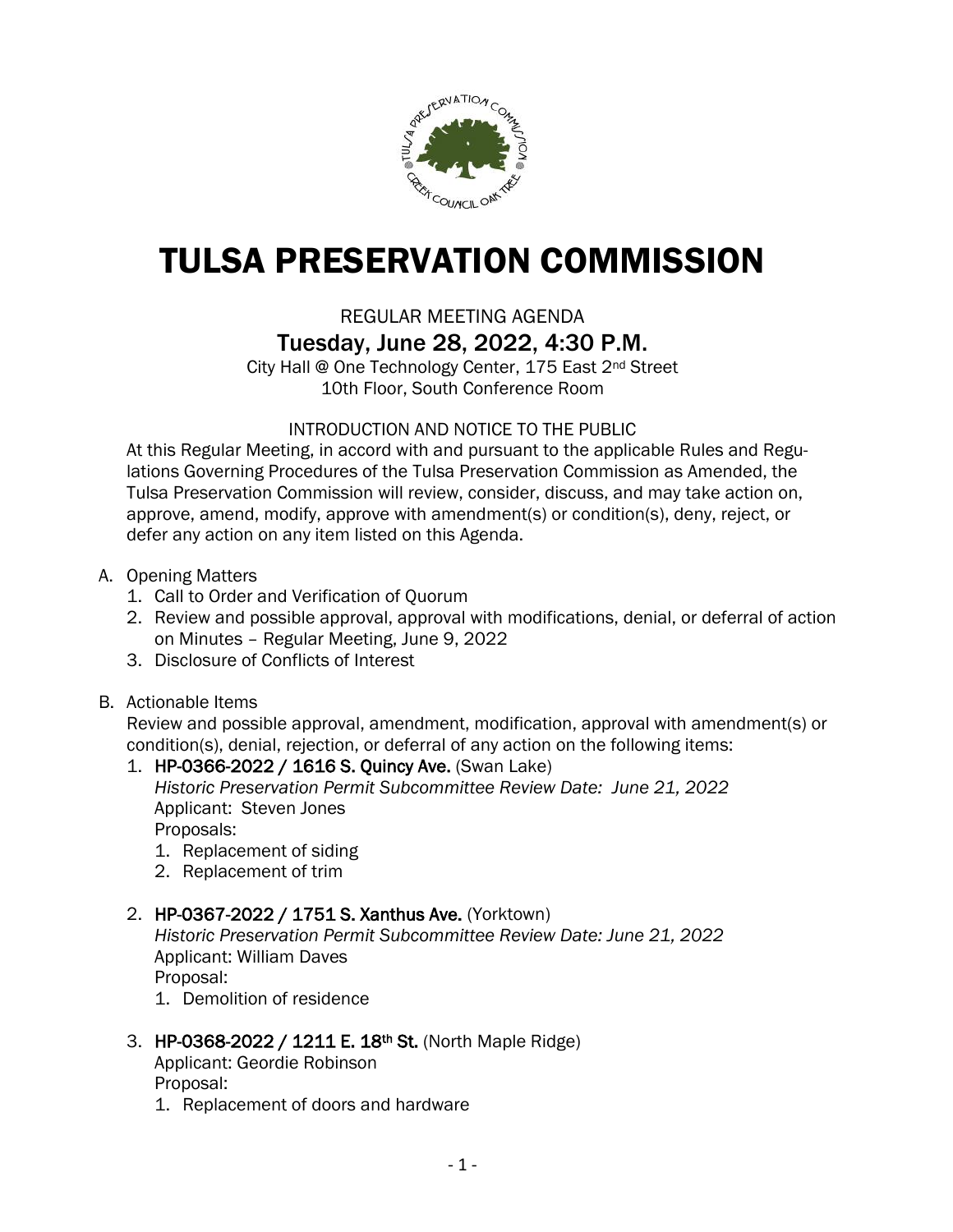#### 4. HP-0369-2022 / 1514 E. 17<sup>th</sup> Pl. (Swan Lake)

Applicant: Oklahoma Natural Gas Proposal:

1. Relocation of meter

#### 5. HP-0371-2022 / 1614 E. 17<sup>th</sup> Pl. (Swan Lake)

*Historic Preservation Permit Subcommittee Review Date: June 21, 2022* Applicant: Tom Neal Proposal: 1. Construction of addition on west side of residence *Application to amend previous approval of an application by Tulsa Preservation* 

*Commission on June 10, 2021*

## 6. HP-0373-2022 / 2140 E. 18th St. (Yorktown)

*Historic Preservation Permit Subcommittee Review Date: June 21, 2022* Applicant: Don and Pam Crandall Proposal:

1. Construction of walkway

#### 7. Confirmation of Appointment of Neighborhood Representative *Jeremy Brennan, The Heights Neighborhood Association*

8. Recommendation to the Tulsa Metropolitan Area Planning Commission (TMAPC) concerning an Historic Preservation Zoning Map Amendment to supplementally rezone various properties to Historic Preservation Overlay in the Tracy Park Neighborhood

Location: *The area generally bounded on the east by South Peoria Avenue, to the West and South by Highway 75 and Highway 51, and to the north by East 11th Street South, commonly referred to as the Tracy Park Neighborhood and excluding the commercially zoned properties along South Peoria Avenue*

Applicant: City Council

Proposals:

- 1. Recommendation to adopt an Historic Preservation Zoning Map Amendment to supplementally rezone various properties to Historic Preservation Overlay (designated as HP) in the Tracy Park Neighborhood and recommendation of the proposed boundaries of the Historic Preservation Zoning Map Amendment
- 2. Direction to Staff to prepare a report outlining the recommendation and including the following items:
	- a. Specific findings as to the need for the proposed overlay and its consistency with the Zoning Code's general purpose (Section 1.050) and the proposed amendment's consistency with the criteria for designation as set forth in the Zoning Code (Section 70.060-J);
	- b. Any recommended design guidelines that will apply within the overlay;
	- c. A description of public education and outreach activities undertaken to inform property owners, residents, and tenants of the effect of the proposed overlay regulations; and
	- d. A map showing the boundaries of the proposed HP Zoning Map Amendment, including all lots therein, and identifying those properties whose owners have indicated support or opposition to such amendment
- 3. Direction to Staff to forward the report and recommendation to the TMAPC